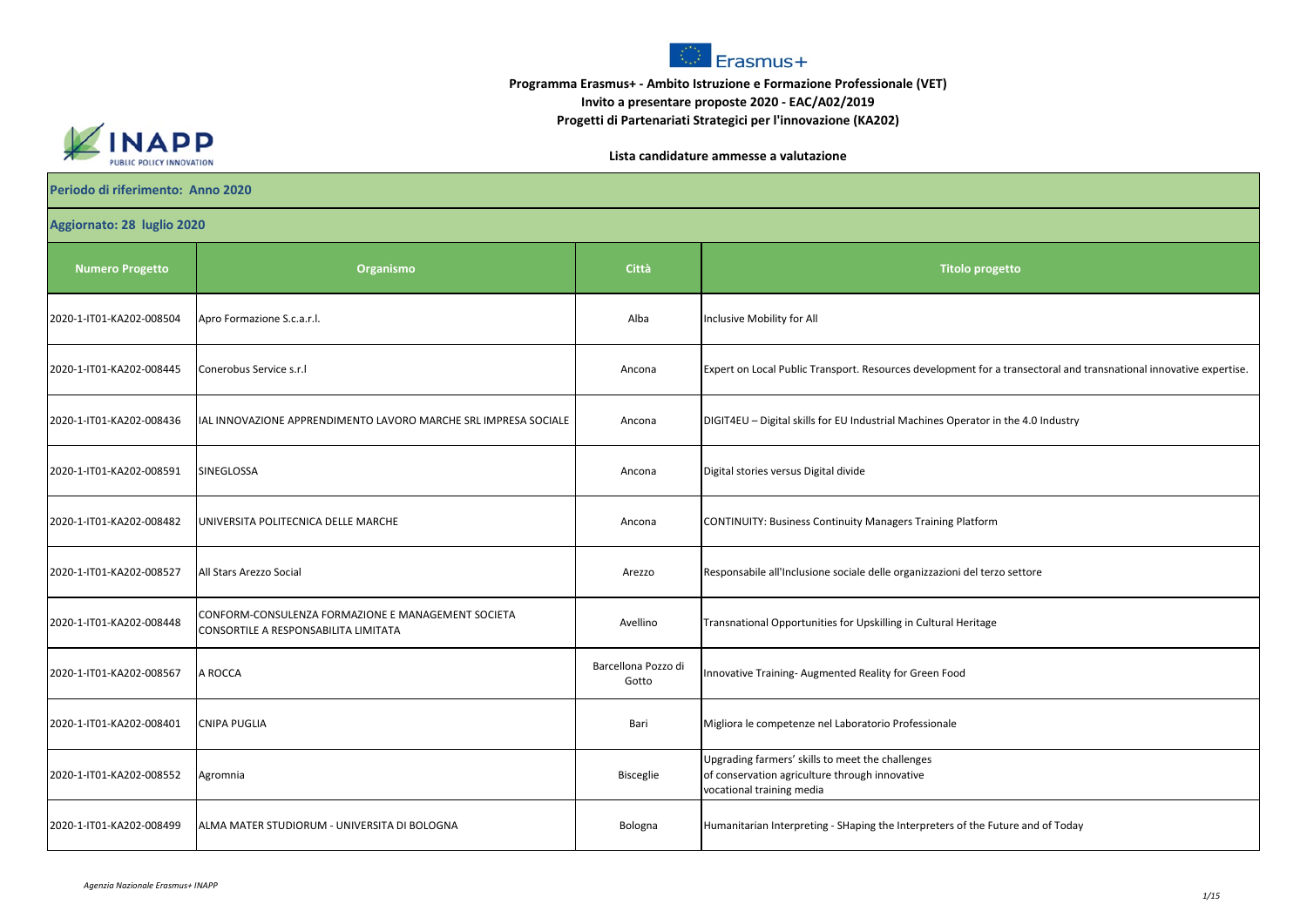| <b>Numero Progetto</b>   | Organismo                                                                                  | Città                    | <b>Titolo progetto</b>                                                                                |
|--------------------------|--------------------------------------------------------------------------------------------|--------------------------|-------------------------------------------------------------------------------------------------------|
| 2020-1-IT01-KA202-008548 | Associazione Cnos-Fap Regione Emilia Romagna                                               | Bologna                  | Let's Play Inclusion!                                                                                 |
| 2020-1-IT01-KA202-008476 | ISTITUTO PER L'ISTRUZIONE PROFESSIONALE DEI LAVORATORI EDILI DELLA<br>PROVINCIA DI BOLOGNA | Bologna                  | Indoor Environmental Quality Technician                                                               |
| 2020-1-IT01-KA202-008507 | KILOWATT soc coop                                                                          | Bologna                  | RISE UP - When new needs arise, we rise up                                                            |
| 2020-1-IT01-KA202-008522 | REGIONE EMILIA ROMAGNA                                                                     | Bologna                  | Dialogical Approach to integrate multiprofessional work in educational, health and<br>social settings |
| 2020-1-IT01-KA202-008593 | Polo Europeo della Conoscenza - IC Bosco Chiesanuova                                       | <b>Bosco Chiesanuova</b> | SYMbolic COde for DisabilitY                                                                          |
| 2020-1-IT01-KA202-008454 | Centro Formativo Provinciale G. Zanardelli                                                 | Brescia                  | Your Company Can                                                                                      |
| 2020-1-IT01-KA202-008389 | APS RESIDENZA IDRA-INDEPENDENT DRAMA                                                       | <b>Brescia</b>           | SCENA: Strenghtening Compentences of Entrepreneurial Networks for Artists                             |
| 2020-1-IT01-KA202-008432 | Associazione di promozione sociale FO.RI.S                                                 | Brindisi                 | Innovating teaching and learning by digitalization for smart citizens                                 |
| 2020-1-IT01-KA202-008515 | SOCIETA' COOPERATIVA SOCIALE FERRANTE APORTI                                               | Brindisi                 | Voce innovativa per le competenze digitali dei migranti                                               |
| 2020-1-IT01-KA202-008541 | I.E.R.F.O.P. ONLUS                                                                         | Cagliari                 | Training Tools responding to Cultural Linguistic Mediator's needs to succed in the labour market      |
| 2020-1-IT01-KA202-008594 | UNIVERSITA DEGLI STUDI DI CAGLIARI                                                         | Cagliari                 | Virtual Environment for Vocational Education and Training                                             |
| 2020-1-IT01-KA202-008495 | IF srl                                                                                     | Camerano                 | Open Roads - New digital connection in work-based learning path                                       |
| 2020-1-IT01-KA202-008570 | Roscioli Development srl                                                                   | Campli                   | Entrepreneurial Competences for the Automotive Ecosystem                                              |
| 2020-1-IT01-KA202-008571 | ilmiolavoro srl                                                                            | Campli (TE)              | Housing Senior Care Use Skills Reframed                                                               |
| 2020-1-IT01-KA202-008577 | A.RE.S. scarl                                                                              | Campobasso               | Sustainability Building for (enlarged) VET community                                                  |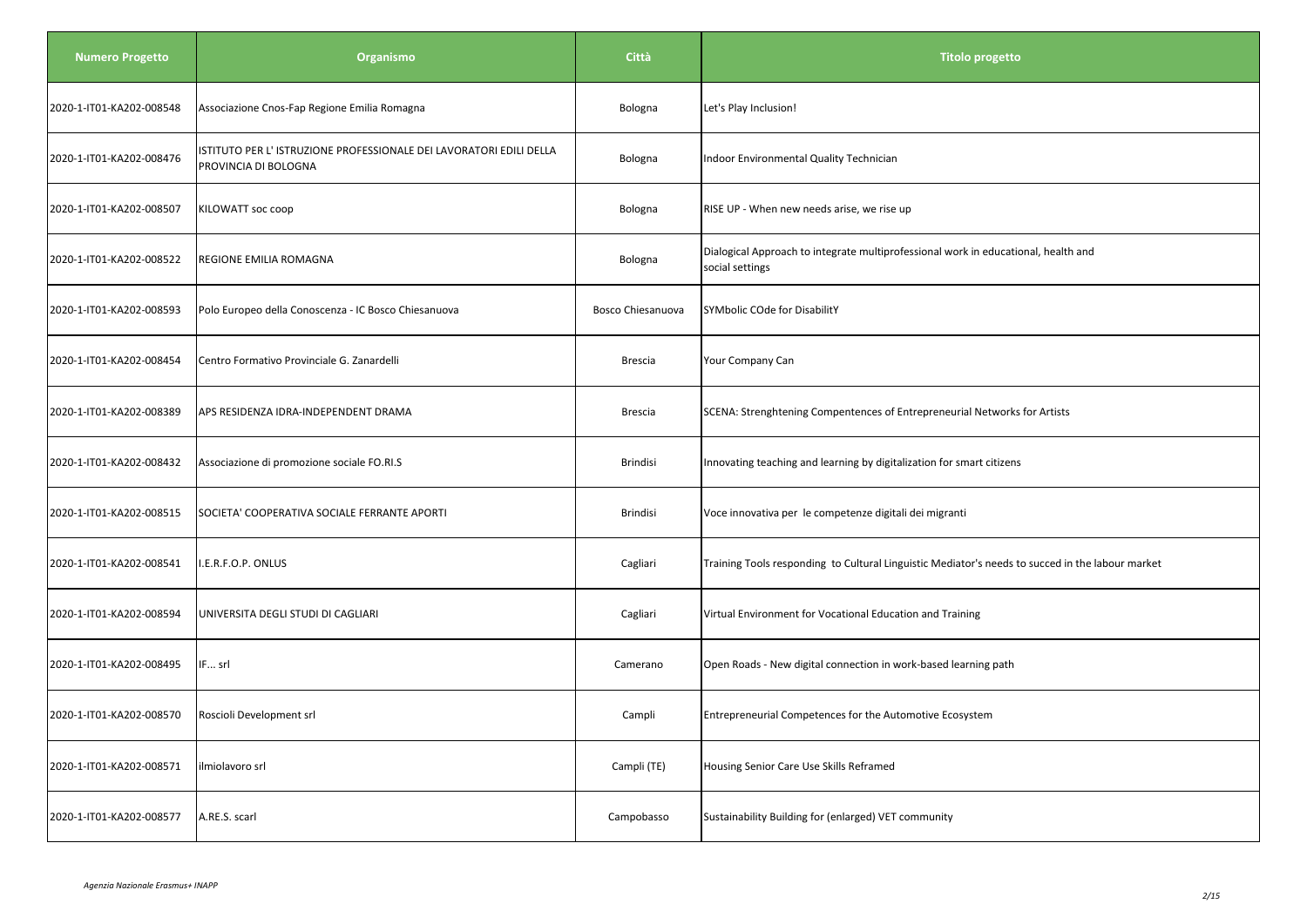| <b>Numero Progetto</b>   | Organismo                                                                                                  | Città                 | <b>Titolo progetto</b>                                                                                                                                                                                                                                           |
|--------------------------|------------------------------------------------------------------------------------------------------------|-----------------------|------------------------------------------------------------------------------------------------------------------------------------------------------------------------------------------------------------------------------------------------------------------|
| 2020-1-IT01-KA202-008384 | A.CROSS                                                                                                    | Caprino Veronese (VR) | Competenze Europee per l'integrazione di Migranti                                                                                                                                                                                                                |
| 2020-1-IT01-KA202-008534 | ERGO S.R.L.                                                                                                | Cascina               | Smart Education for Corporate Sustainability Reporting                                                                                                                                                                                                           |
| 2020-1-IT01-KA202-008417 | Informamentis Europa                                                                                       | Caserta               | Sharing European Experience in Vocational Educational Training                                                                                                                                                                                                   |
| 2020-1-IT01-KA202-008390 | Ordine dei Medici Veterinari della Provincia di Caserta                                                    | Caserta               | INnovative TRAINING for vet consulting                                                                                                                                                                                                                           |
| 2020-1-IT01-KA202-008369 | Re.Ri.F. srl                                                                                               | Caserta               | DEEP                                                                                                                                                                                                                                                             |
| 2020-1-IT01-KA202-008378 | Med.O.R.O. scarl                                                                                           | Catania               | <b>STARTING UP</b>                                                                                                                                                                                                                                               |
| 2020-1-IT01-KA202-008439 | Centro Studi Metiva Academy per lo sviluppo della cultura imprenditoriale e<br>digitale in Italia e estero | Cava dei Tirreni (SA) | Distance Learning - Tools & Methods                                                                                                                                                                                                                              |
| 2020-1-IT01-KA202-008388 | <b>CENTOFORM SRL</b>                                                                                       | Cento                 | European key competences in Sustainability MAnagement and Circular Economy                                                                                                                                                                                       |
| 2020-1-IT01-KA202-008449 | Bio-Distretto Cilento                                                                                      | Ceraso                | Foster the ecological transition of territories and communities through innovative training                                                                                                                                                                      |
| 2020-1-IT01-KA202-008452 | ESSERCI TUTTI Società Cooperativa Sociale                                                                  | Cetraro               | European cooperation among agricultural companies, sectoral organisations, VET providers and qualification<br>authorities, to develop new training content and Joint VET qualification for social farming integrating work-based<br>learning and mobility abroad |
| 2020-1-IT01-KA202-008443 | Camera di Commercio, Industria, Agricoltura e Artigianato di Chieti-Pescara                                | Chieti                | Think Rural                                                                                                                                                                                                                                                      |
| 2020-1-IT01-KA202-008358 | <b>IIS LUIGI DI SAVOIA</b>                                                                                 | Chieti                | Valutazione degli apprendimenti integrati con le competenze digitali                                                                                                                                                                                             |
| 2020-1-IT01-KA202-008512 | COOPERATIVA ATLANTE SOCIETA COOPERATIVA                                                                    | Città di Castello     | Voyage Inside a Blind Experience - The Training path                                                                                                                                                                                                             |
| 2020-1-IT01-KA202-008606 | FONDAZIONE HALLGARTEN-FRANCHETTI CENTRO STUDI VILLA MONTESCA                                               | Città di Castello     | E-Vocational GAps in Media Education Systems                                                                                                                                                                                                                     |
| 2020-1-IT01-KA202-008472 | FONDAZIONE HALLGARTEN-FRANCHETTI CENTRO STUDI VILLA MONTESCA                                               | Città di Castello     | Photography for Contemporary art: a new digital and artistic qualification using ECVET                                                                                                                                                                           |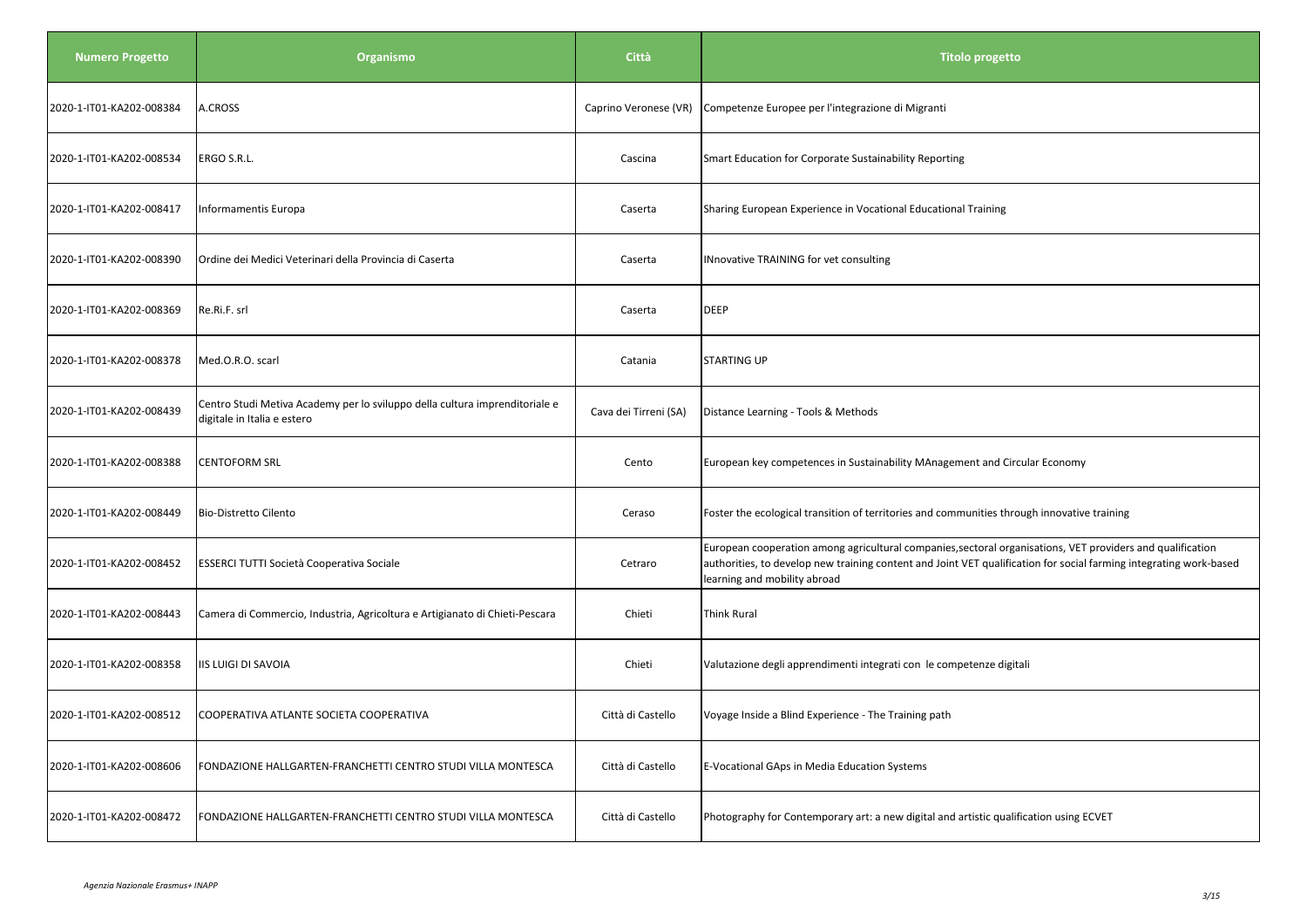| <b>Numero Progetto</b>   | Organismo                                                                                                                | <b>Città</b> | <b>Titolo progetto</b>                                                                                          |
|--------------------------|--------------------------------------------------------------------------------------------------------------------------|--------------|-----------------------------------------------------------------------------------------------------------------|
| 2020-1-IT01-KA202-008474 | AZIENDA SANITARIA LOCALE TO3                                                                                             | Collegno     | Evviva4Europe: Digital Storytelling for taking on the responsability in Health Protection                       |
| 2020-1-IT01-KA202-008398 | SITD Società Italiana Tossicodipendenze                                                                                  | Cuneo        | Gender-based Alcohol Prevention to contrast cancers                                                             |
| 2020-1-IT01-KA202-008573 | PRISM - PROMOZIONE INTERNAZIONALE SICILIA - MONDO                                                                        | Enna         | Skills to turn traditional jobs into experiential and relational tourism opportunities                          |
| 2020-1-IT01-KA202-008635 | COMUNE DI FANANO                                                                                                         | Fanano       | Heritage: Helping Environmental Regeneration, Innovative Transmission and Generational Employment               |
| 2020-1-IT01-KA202-008400 | Co.meta srl uni personale                                                                                                | Fano         | MOB4APP - Strengthening VET professionals for promoting cross-border mobility in apprenticeships                |
| 2020-1-IT01-KA202-008380 | CO&SO -CONSORZIO PER LA COOPERAZIONE E LA SOLIDARIETA'-CONSORZIO<br>DI COOPERATIVE SOCIALI-SOCIETA' COOPERATTIVA SOCIALE | Firenze      | Virtual Reality based training to upskill VET Teachers and Trainers and foster inclusion of SEN Students in WBL |
| 2020-1-IT01-KA202-008533 | Centro Machiavelli S.r.l.                                                                                                | Firenze      | Labs of VIrtual Reality To Understand a Language                                                                |
| 2020-1-IT01-KA202-008372 | UNIVERSITA DEGLI STUDI DI FOGGIA                                                                                         | Foggia       | <b>I-TOURISM</b>                                                                                                |
| 2020-1-IT01-KA202-008447 | ARTIGIANSERVIZI SRL                                                                                                      | Foligno      | Traditional Arts and Hand Crafts                                                                                |
| 2020-1-IT01-KA202-008614 | Confartigianato Imprese Foligno                                                                                          | Foligno      | VIRAL - Virtual Reality Classroom in Maintenance and Conversion of Gas Appliances                               |
| 2020-1-IT01-KA202-008582 | EUROPEAN GRANTS INTERNATIONAL ACADEMY SRL                                                                                | Foligno      | Digital Energy Efficiency Designers                                                                             |
| 2020-1-IT01-KA202-008564 | ROMAGNA TECH SOCIETA CONSORTILE PER AZIONI                                                                               | Forlì        | SMART PARK: digital competences to innovate natural parks management                                            |
| 2020-1-IT01-KA202-008383 | ASSOCIAZIONE ATRIUM - Architecture of Totalitarian Regimes of the XX<br>Century in Europe's Urban Memory                 | Forlì        | THE FAB ROUTES: DIGITAL SKILLS TO PROMOTE EU CULTURAL ROUTES                                                    |
| 2020-1-IT01-KA202-008479 | AZIENDA UNITA SANITARIA LOCALE DI FROSINONE                                                                              | Frosinone    | $CARE +$                                                                                                        |
| 2020-1-IT01-KA202-008521 | Terra di Tutti SRL Impresa Sociale                                                                                       | Gallicano    | INTERCULTURAL CRAFT. A bridge between traditional knowings and cultures                                         |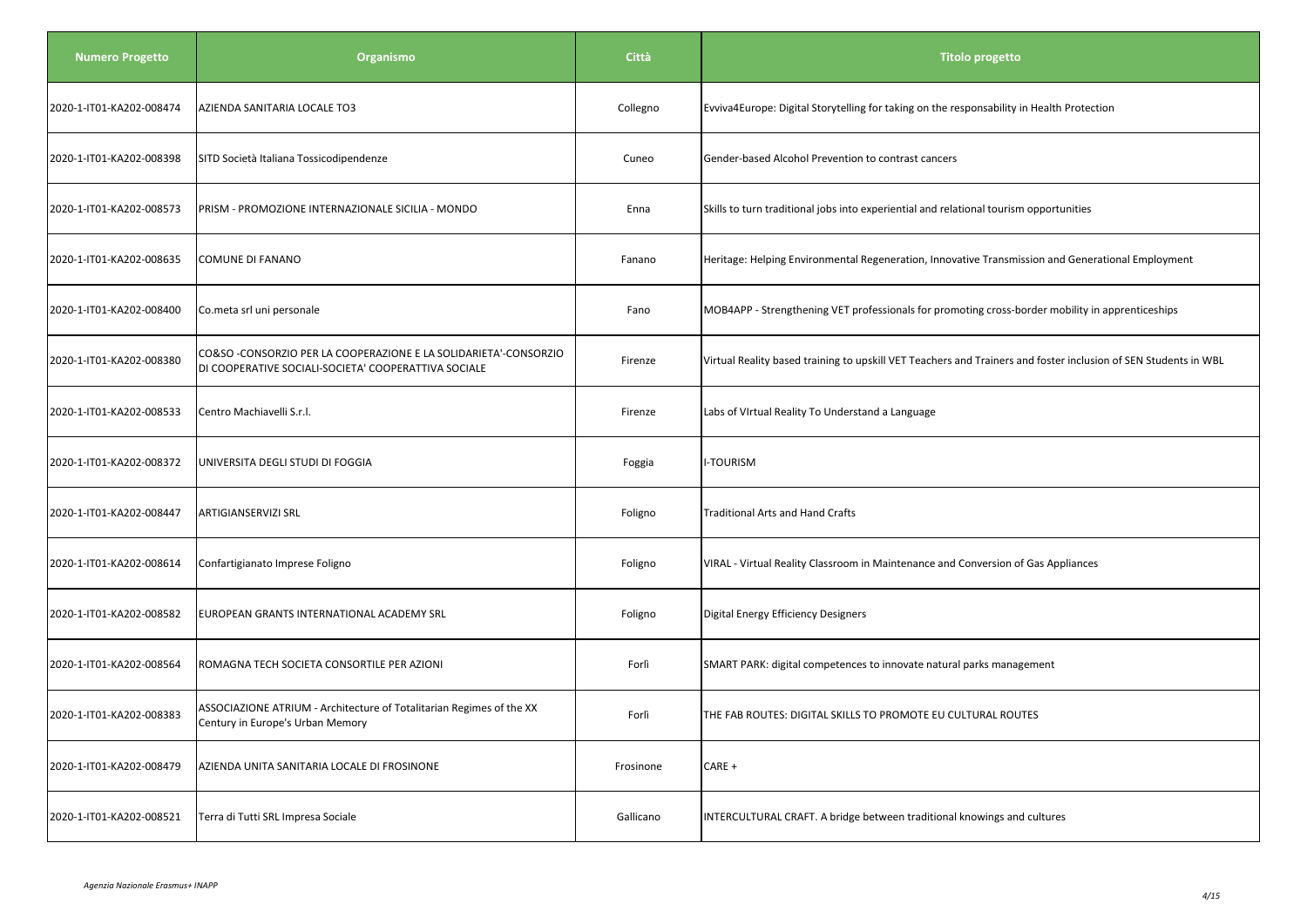| <b>Numero Progetto</b>   | Organismo                                                                    | <b>Città</b>         | <b>Titolo progetto</b>                                                                                                                                                                                 |
|--------------------------|------------------------------------------------------------------------------|----------------------|--------------------------------------------------------------------------------------------------------------------------------------------------------------------------------------------------------|
| 2020-1-IT01-KA202-008619 | Diciannove Società Cooperativa                                               | Genova               | Paths of future: methodology tools to build it up from present knowledges                                                                                                                              |
| 2020-1-IT01-KA202-008506 | <b>STAM SRL</b>                                                              | Genova               | Best practices and strategies for railway station employees on Risk Assessment & Cost/benefit analysis of security<br>measures for terrorist attacks and CBRN threats against critical infrastructures |
| 2020-1-IT01-KA202-008508 | Associazione Santacristina Centro Teatrale                                   | Gubbio               | Caught in the Act                                                                                                                                                                                      |
| 2020-1-IT01-KA202-008498 | .I.S. "Capellini Sauro"                                                      | La Spezia            | BLUE TECH SKILLS: BLUE TRAINING AND EDUCATION CONCEPT FOR HIGH SKILLS - "JOB ORIENTED" EDUCATIONAL<br><b>MODELS</b>                                                                                    |
| 2020-1-IT01-KA202-008588 | Cooperativa Sociale Artemide                                                 | Latiano              | <b>PROXIMITY DEVELOPERS</b>                                                                                                                                                                            |
| 2020-1-IT01-KA202-008361 | Centro Provinciale Istruzione Adulti                                         | Lecce                | The Future is green                                                                                                                                                                                    |
| 2020-1-IT01-KA202-008459 | PROVINCIA DI LIVORNO SVILUPPO SRL                                            | Livorno              | International Qualification on Marine and Tourism for the Mediterranean harbours                                                                                                                       |
| 2020-1-IT01-KA202-008427 | <b>IIS EINSTEIN-NEBBIA</b>                                                   | Loreto               | CARE FOR THE ENVIRONMENT AND CURE DAMAGE THROUGH ECO-FRIENDLY TRADITIONS AND HEALTHY LIFESTYLE                                                                                                         |
| 2020-1-IT01-KA202-008444 | Gruppo Azione Locale Escartons e Valli Valdesi s.r.l                         | Luserna San Giovanni | Participatory EmeRgenCy Evaluation in civil ProtecTION planning                                                                                                                                        |
| 2020-1-IT01-KA202-008528 | ENJOY ITALY DI ALESSANDRO GARIANO                                            | Marcellinara         | New VET tools to foster Sharing Economy in Tourism and its labour market                                                                                                                               |
| 2020-1-IT01-KA202-008509 | Serindform Srl                                                               | Massa                | ALL ACTIVE WITH TOURISM - Competenze per lo sviluppo del turismo Attivo                                                                                                                                |
| 2020-1-IT01-KA202-008357 | ASSET BASILICATA azienda speciale della Camera di Commercio della Basilicata | Matera               | Projects On Time and On Budget                                                                                                                                                                         |
| 2020-1-IT01-KA202-008612 | Casa Netural                                                                 | Matera               | Open School for Village Hosts                                                                                                                                                                          |
| 2020-1-IT01-KA202-008387 | Consorzio Ipogeos                                                            | Matera               | CIRCE: Promoting Cultural Heritage as Integration and Tolerance Tool for VET                                                                                                                           |
| 2020-1-IT01-KA202-008535 | studio risorse s.r.l.                                                        | Matera               | Laboratori interculturali per l'inclusione dei migranti                                                                                                                                                |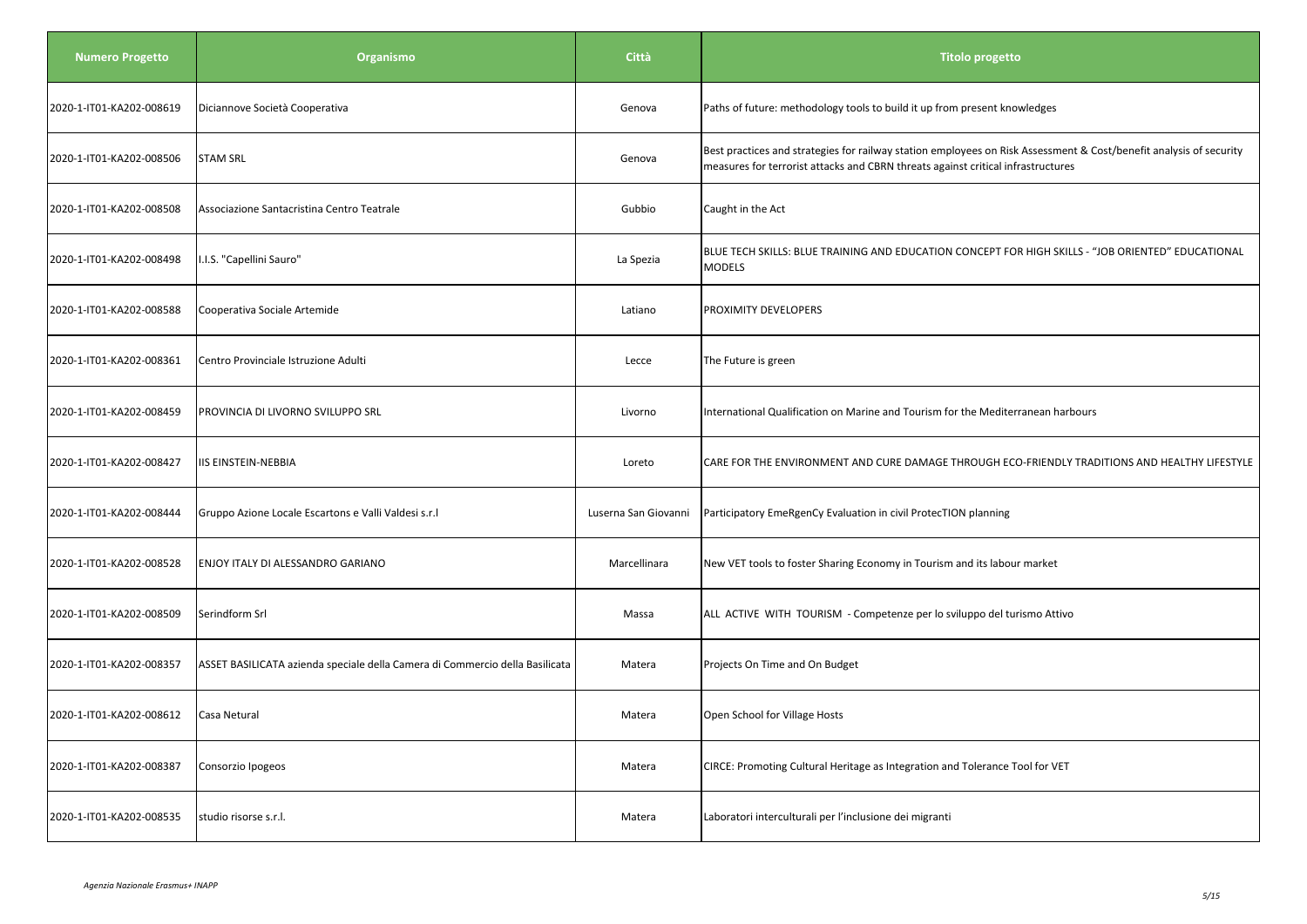| <b>Numero Progetto</b>   | Organismo                                                                                                                        | Città          | Titolo progetto                                                                                                            |
|--------------------------|----------------------------------------------------------------------------------------------------------------------------------|----------------|----------------------------------------------------------------------------------------------------------------------------|
| 2020-1-IT01-KA202-008366 | CONSORZIO MATERAHUB INDUSTRIE CULTURALI E CREATIVE                                                                               | Matera         | <b>Empowering Creative Hubs Leaders</b>                                                                                    |
| 2020-1-IT01-KA202-008440 | L'Albero, associazione culturale                                                                                                 | Melfi, Potenza | Master the Act                                                                                                             |
| 2020-1-IT01-KA202-008488 | FONDAZIONE ACCADEMIA D'ARTI E MESTIERI DELLO SPETTACOLO TEATRO<br><b>ALLA SCALA</b>                                              | Milano         | SLAC - Skills Live After Corona                                                                                            |
| 2020-1-IT01-KA202-008491 | AGENZIA METROPOLITANA PER LA FORMAZIONE, L'ORIENTAMENTO E IL<br>LAVORO                                                           | Milano         | Gender Approach to Employability 4.0                                                                                       |
| 2020-1-IT01-KA202-008563 | ASSISTAL - Associazione Nazionale Costruttori di Impianti e dei Servizi di<br>Efficienza Energetica - ESCo e Facility Management | Milano         | European training for energy community managers                                                                            |
| 2020-1-IT01-KA202-008460 | ASSOCALZATURIFICI ITALIANI                                                                                                       | Milano         | Boosting Extroversion and Internationalisation through developing new skills for Footwear INdustries across Europe         |
| 2020-1-IT01-KA202-008397 | Associazione Le Dimore del Quartetto                                                                                             | Milano         | MUSA - European young MUsicians soft Skills Alliance                                                                       |
| 2020-1-IT01-KA202-008470 | ECOLE - ENTI CONFINDUSTRIALI LOMBARDI PER L'EDUCATION - SOCIETA'<br>CONSORTILE A R.L.                                            | Milano         | Digital Soft sKills: Impact & Measurement                                                                                  |
| 2020-1-IT01-KA202-008469 | ECOLE - ENTI CONFINDUSTRIALI LOMBARDI PER L'EDUCATION - SOCIETA'<br>CONSORTILE A R.L.                                            | Milano         | digital Training for mEtal seCtor 4.0                                                                                      |
| 2020-1-IT01-KA202-008598 | FONDAZIONE LUIGI CLERICI                                                                                                         | Milano         | HI!-TECH4VET                                                                                                               |
| 2020-1-IT01-KA202-008626 | FONDAZIONE POLITECNICO DI MILANO                                                                                                 | Milano         | Training and Education on Advanced Technologies in the Rehabilitation after Stroke-Toward European common<br>standards     |
| 2020-1-IT01-KA202-008455 | FONDAZIONE POLITECNICO DI MILANO                                                                                                 | Milano         | Structuring Enhanced Collaboration with the 3rd sector                                                                     |
| 2020-1-IT01-KA202-008487 | GRUPPO COOPERATIVO CGM                                                                                                           | Milano         | IN MEDIAS RES - Project on digital education and educational robotics for teachers and educators of children aged 0-<br>11 |
| 2020-1-IT01-KA202-008430 | Istituto Tecnico Superiore Angelo Rizzoli per le Tecnologie dell'Informazione e<br>della Comunicazione                           | Milano         | Reinforce Entrepreneurial Skills for Creative and cUltural Entities                                                        |
| 2020-1-IT01-KA202-008627 | Itinerari Paralleli srl impresa sociale                                                                                          | Milano         | Third sector, first choice                                                                                                 |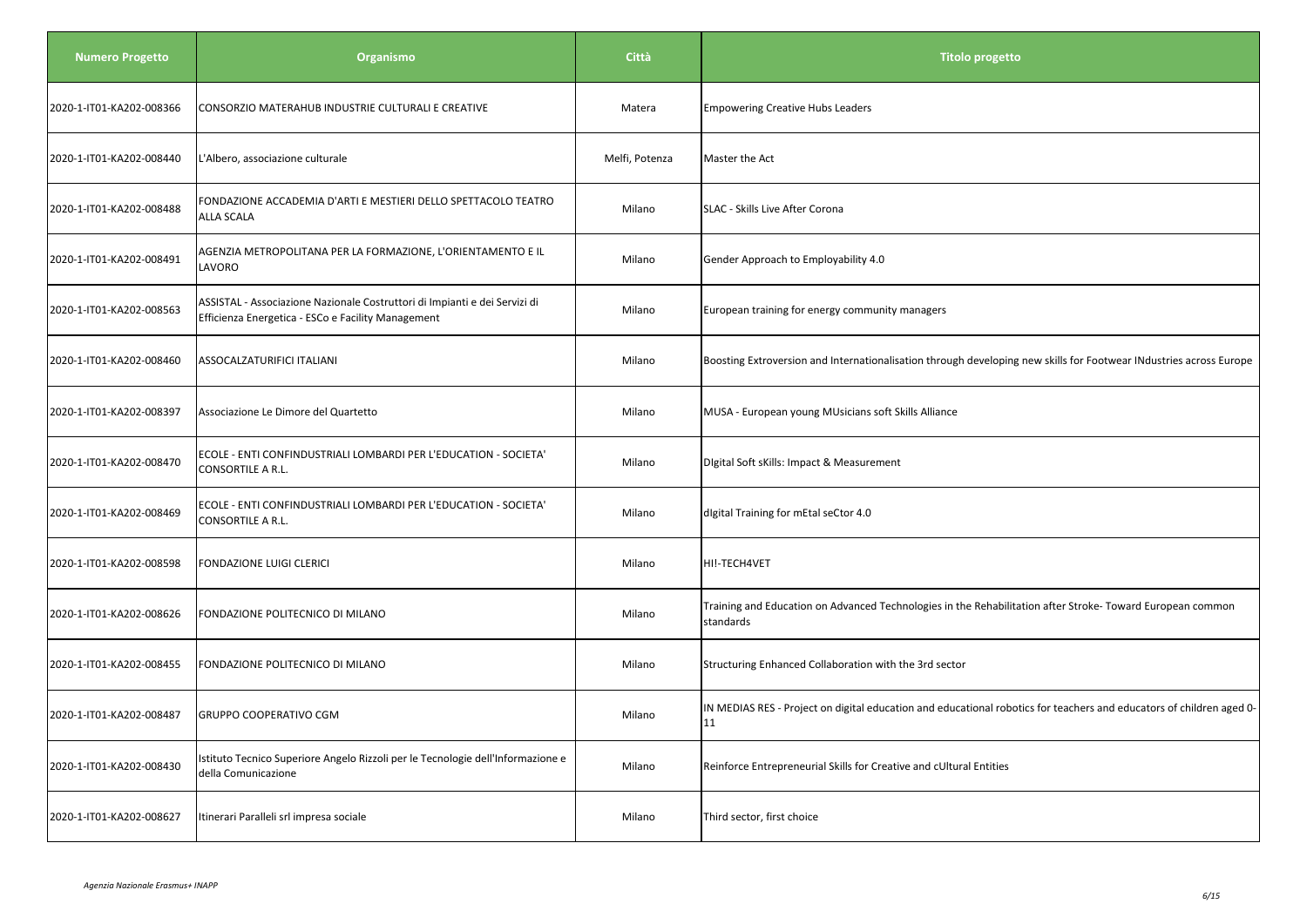| <b>Numero Progetto</b>   | Organismo                                                | Città            | <b>Titolo progetto</b>                                                                          |
|--------------------------|----------------------------------------------------------|------------------|-------------------------------------------------------------------------------------------------|
| 2020-1-IT01-KA202-008625 | UNIVERSITA CATTOLICA DEL SACRO CUORE                     | Milano           | <b>European Mobility Career Counseling</b>                                                      |
| 2020-1-IT01-KA202-008399 | UNIVERSITA DEGLI STUDI DI MILANO                         | Milano           | Sustainability and digital skills for the agricultural sector                                   |
| 2020-1-IT01-KA202-008600 | ARETES SOCIETA COOPERATIVA                               | Modena           | PEER MOB - Uno strumento per la mobilità                                                        |
| 2020-1-IT01-KA202-008461 | Training 2000 psc                                        | Mondavio         | Fostering Usage of Digital Badges in VET for validating competences                             |
| 2020-1-IT01-KA202-008540 | H.R.Y.O HUMAN RIGHTS YOUTH ORGANIZATION                  | Monreale         | Digital Museum of Cities and Rights                                                             |
| 2020-1-IT01-KA202-008622 | ISTITUTO STATALE DI ISTRUZIONE SUPERIORE "MOSE' BIANCHI" | Monza            | RARE R.O.U.T.E.S. - Responsible Original Unpolluting Tourism Entrepreneurship for Students      |
| 2020-1-IT01-KA202-008457 | Ospedale Riabilitativo di Alta Specializzazione          | Motta di Livenza | European Training on innovative Restorative Protocols for clinical and technological changeable |
| 2020-1-IT01-KA202-008419 | Consorzio Ro.Ma.                                         | Napoli           | PR.E.S.T.O. - PRomoting pEople with diSability Transnational mObility                           |
| 2020-1-IT01-KA202-008418 | Italian Maritime Academy Technologies srl                | Napoli           | Cultivating green skills on maritime                                                            |
| 2020-1-IT01-KA202-008433 | Lazzarelle Cooperativa Sociale a r.l.                    | Napoli           | Homelessness and Migration. Training for Health and Social Care Professionals                   |
| 2020-1-IT01-KA202-008578 | UNIVERSITA DEGLI STUDI DI NAPOLI FEDERICO II             | Napoli           | BUILDING CIRCULAR ECONOMY TOURISM SKILLS AND COMPETENCIES                                       |
| 2020-1-IT01-KA202-008392 | UNIVERSITA DEGLI STUDI DI NAPOLI FEDERICO II             | Napoli           | Diversity and Inclusion in Microenterprises                                                     |
| 2020-1-IT01-KA202-008607 | UNIVERSITA DEGLI STUDI DI NAPOLI FEDERICO II             | Napoli           | European changing culinary heritage to empower inclusion and VET system                         |
| 2020-1-IT01-KA202-008560 | Associazione Lis Lab performing arts                     | Nebbiuno         | European Human Academy. Performing Social Art Making                                            |
| 2020-1-IT01-KA202-008529 | Il Cielo Di Sara                                         | Nola             | Sistemi Orientati alla Formazione Innovativa Accessibile                                        |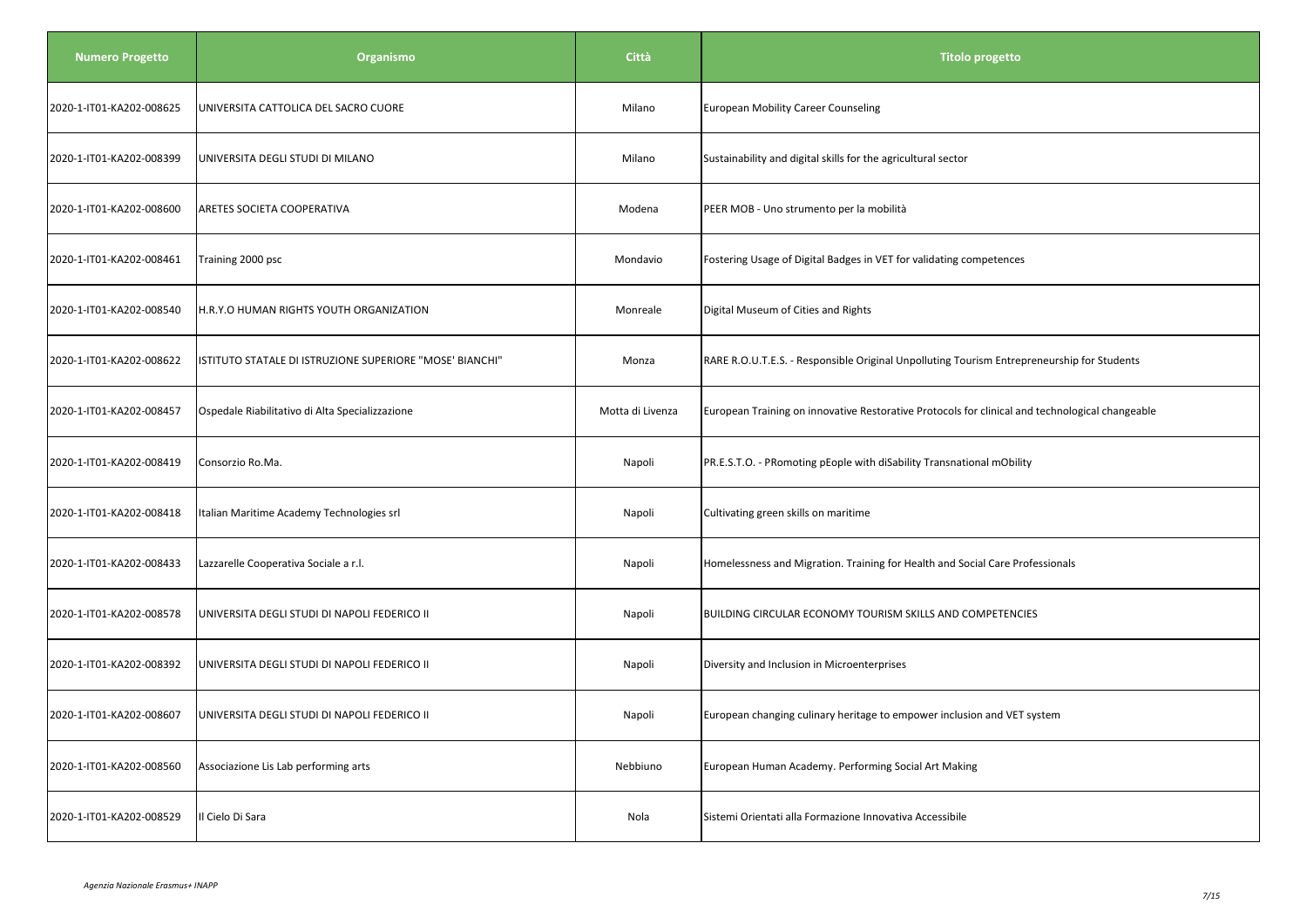| <b>Numero Progetto</b>   | Organismo                                                                                       | <b>Città</b> | <b>Titolo progetto</b>                                                                                                                      |
|--------------------------|-------------------------------------------------------------------------------------------------|--------------|---------------------------------------------------------------------------------------------------------------------------------------------|
| 2020-1-IT01-KA202-008371 | LARISO COOPERATIVA SOCIALE ONLUS                                                                | Nuoro        | We Are Reality                                                                                                                              |
| 2020-1-IT01-KA202-008377 | Fermata d'Autobus                                                                               | Oglianico    | DARIO! Disadvantaged Artists Reaching Inclusion and Occupability                                                                            |
| 2020-1-IT01-KA202-008633 | Associazione Migranti Onlus                                                                     | Padova       | Acceptance                                                                                                                                  |
| 2020-1-IT01-KA202-008362 | CE.S.CO.T. VENETO - Centro Sviluppo Commercio Turismo e Terziario                               | Padova       | Future Oriented Curriculum and innovative training tools for FOod Cultural Sustainable tourism workers and<br>entrepreneurs                 |
| 2020-1-IT01-KA202-008403 | <b>EDUFORMA SRL</b>                                                                             | Padova       | Professional tool for effective career development                                                                                          |
| 2020-1-IT01-KA202-008404 | <b>EDUFORMA SRL</b>                                                                             | Padova       | ModErNized supporT Offices foR vEt stuDents                                                                                                 |
| 2020-1-IT01-KA202-008572 | ISTITUTO REGIONALE PER LEDUCAZIONE E GLI STUDI COOPERATIVI IRECOOP<br><b>VENETO</b>             | Padova       | Safety 4 Disability: Inclusive Training on Safety & Health at Work for Workers with Intellectual disabilities                               |
| 2020-1-IT01-KA202-008446 | CENTRO INTERNAZIONALE PER LA PROMOZIONE DELL'EDUCAZIONE E LO<br>SVILUPPO ASSOCIAZIONE           | Palermo      | Signs for Work INclusion Gain 2.0                                                                                                           |
| 2020-1-IT01-KA202-008478 | UNIONE DEGLI ASSESSORATI ALLE POLITICHE SOCIO-SANITARIE, DELL<br><b>ISTRUZIONE E DEL LAVORO</b> | Palermo      | Emotional skills in vocational training: gifting staff to cope with social needs                                                            |
| 2020-1-IT01-KA202-008555 | Cisita Parma scarl                                                                              | Parma        | <b>Innovation Garage of Garages</b>                                                                                                         |
| 2020-1-IT01-KA202-008623 | <b>COMUNE DI PARMA</b>                                                                          | Parma        | FUture oriented skills by connecting Talents and Urban Resources through Innovative Schemes for Training and<br><b>Immersive Creativity</b> |
| 2020-1-IT01-KA202-008536 | DAVINES Spa                                                                                     | Parma        | SUPERB - Sustainable skills for Professionals to become Engaged and Responsible in the Beauty sector                                        |
| 2020-1-IT01-KA202-008617 | SWEDEN EMILIA ROMAGNA NETWORK                                                                   | Parma        | Developing Business attraction skills through continuing VET at work in the local public sector                                             |
| 2020-1-IT01-KA202-008518 | ASSOCIAZIONE SPORTIVA DILETTANTISTICA IJSHAAMANKA                                               | Pergola      | Network of dance and theatre operators for social inclusion                                                                                 |
| 2020-1-IT01-KA202-008585 | ANCI Umbria - Associazione dei Comuni dell'Umbria                                               | Perugia      | Gestione della diversità e prevenzione del conflitto per servizi pubblici inclusivi - un pacchetto formativo                                |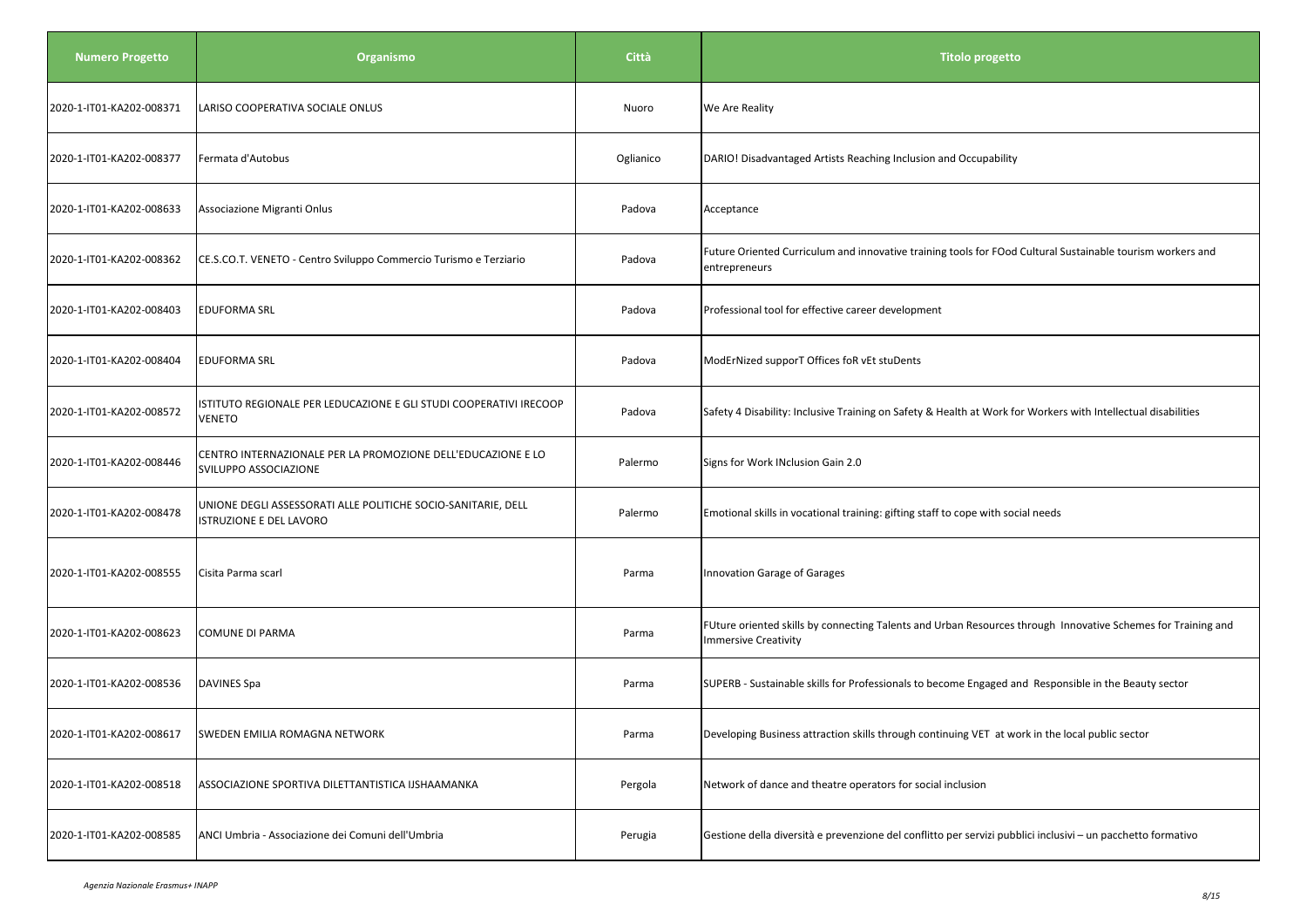| <b>Numero Progetto</b>   | Organismo                                                                              | Città               | <b>Titolo progetto</b>                                                                                                                                                            |
|--------------------------|----------------------------------------------------------------------------------------|---------------------|-----------------------------------------------------------------------------------------------------------------------------------------------------------------------------------|
| 2020-1-IT01-KA202-008503 | ARIS FORMAZIONE E RICERCA SOCIETA COOPERATIVA                                          | Perugia             | Skills-Evolutionary-Education for Benefit COMpanies INclusive Growth                                                                                                              |
| 2020-1-IT01-KA202-008494 | C.I.A. UMBRIA - SERVIZI ALL'IMPRESA - S.R.L.                                           | Perugia             | Innovation Management for Multifunctional Agriculture                                                                                                                             |
| 2020-1-IT01-KA202-008463 | CONFEDERAZIONE ITALIANA AGRICOLTORI REGIONALE UMBRIA                                   | Perugia             | Social Farm Activities for Rural Management<br>Services                                                                                                                           |
| 2020-1-IT01-KA202-008538 | Conservatorio di Musica di Perugia                                                     | Perugia             | Musicians Skills in Music and Education Fields                                                                                                                                    |
| 2020-1-IT01-KA202-008428 | ECIPA UMBRIA SCARL                                                                     | Perugia             | European Atelier of Crafts 4.0. - Digital Skills and Augmented Didactics applied to the European Atelier of Crafts<br>Model                                                       |
| 2020-1-IT01-KA202-008634 | FONDO DI ENTI LOCALI PER LA COOPERAZIONE DECENTRATA E LO SVILUPPO<br>UMANO SOSTENIBILE | Perugia             | Photo for Caring - Development of new skills on the topic of therapeutic photography as an innovative psychosocial<br>support tool to overcome the Post Traumatic Stress Disorder |
| 2020-1-IT01-KA202-008621 | PROMOVIDEO SRL                                                                         | Perugia             | Europe in 360                                                                                                                                                                     |
| 2020-1-IT01-KA202-008386 | ISTITUTO DEI SORDI DI TORINO                                                           | Pianezza            | EU Digital Framework for Sign Languages                                                                                                                                           |
| 2020-1-IT01-KA202-008467 | SOCIETA' COOPERATIVA A.FO.RI.S.MA.-ACLI FORMAZIONE RICERCA SERVIZI<br>MANAGEMENT       | Pisa                | Social Enterprise Management: comparison of models for the development of inclusive, sustainable and smart<br>managerial skills                                                   |
| 2020-1-IT01-KA202-008546 | UNIVERSITA DI PISA                                                                     | Pisa                | Innovation in the marble industry                                                                                                                                                 |
| 2020-1-IT01-KA202-008394 | UNIVERSITA DI PISA                                                                     | Pisa                | INsect sector for Feed and Food - new skills for the DEvelopment of Circular EconomieS                                                                                            |
| 2020-1-IT01-KA202-008608 | DISTRETTO INTERNI E DESIGN DID                                                         | Poggibonsi          | Cross Cultural Marketing for Traditional Manufacturing SMEs                                                                                                                       |
| 2020-1-IT01-KA202-008500 | Fondazione Istituto Tecnico Superiore per le Nuove Tecnologie della Vita               | Pomezia (RM)        | Quality Assurance Framework for students with Dyslexia                                                                                                                            |
| 2020-1-IT01-KA202-008620 | Agorà Società Cooperativa Sociale ONLUS                                                | Pontecagnano Faiano | P.I.P.P.I. - "Promoting Innovative Paths for Professionals of Inclusion"                                                                                                          |
| 2020-1-IT01-KA202-008603 | Azienda sanitaria Friuli Occidentale                                                   | Pordenone           | Press EnterPrise - Le comunità come strumento per lo sviluppo dell'autoimpresa delle persone in condizione di<br>vulnerabilità sociale ed economica                               |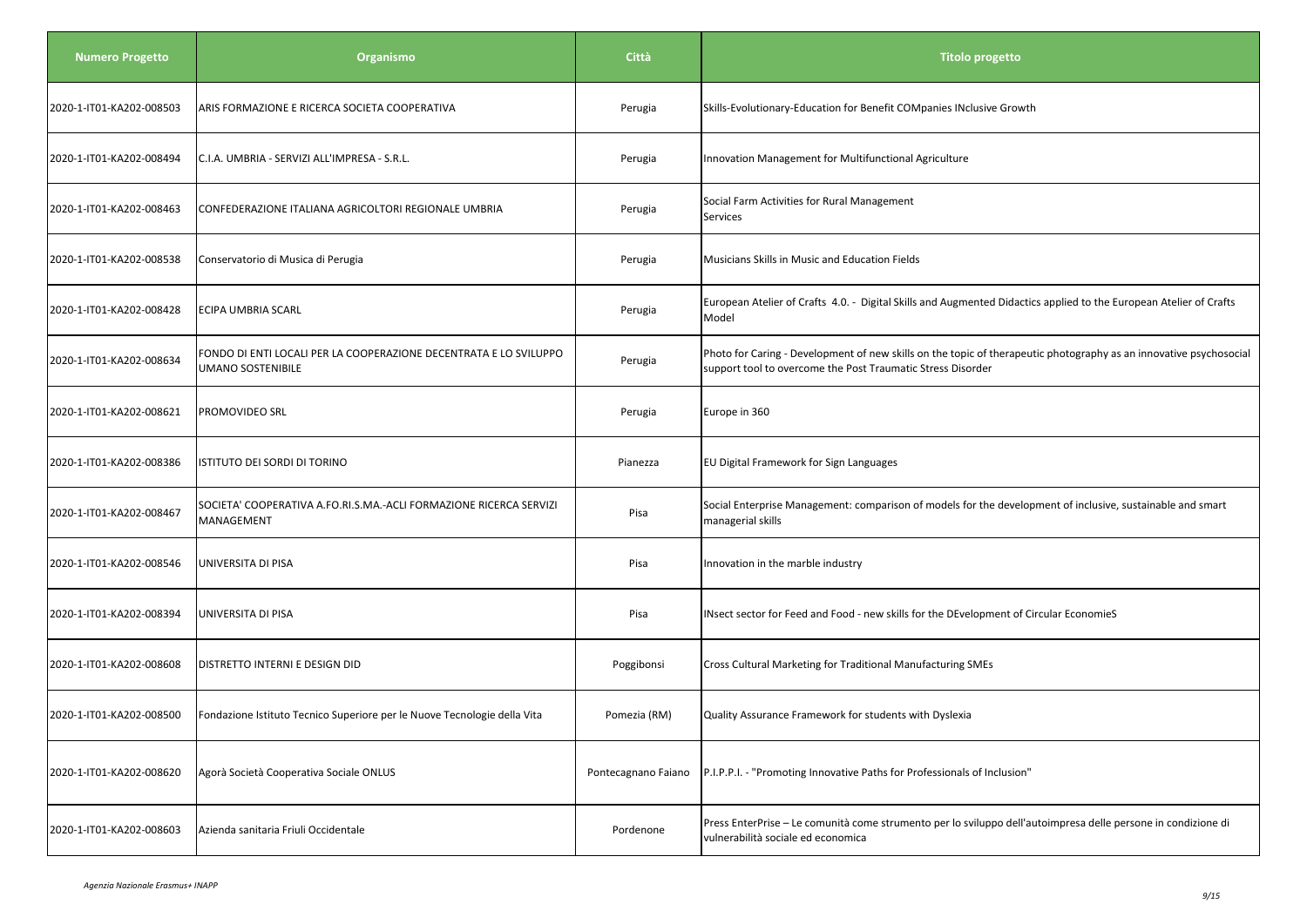| <b>Numero Progetto</b>   | Organismo                                                                                | Città         | <b>Titolo progetto</b>                                                                                                                                                         |
|--------------------------|------------------------------------------------------------------------------------------|---------------|--------------------------------------------------------------------------------------------------------------------------------------------------------------------------------|
| 2020-1-IT01-KA202-008391 | IAL INNOVAZIONE APPRENDIMENTO LAVORO FRIULI VENEZIA GIULIA SRL<br><b>IMPRESA SOCIALE</b> | Pordenone     | VESTA - Vocational Education Solutions and Tools for fAmily enterprises                                                                                                        |
| 2020-1-IT01-KA202-008410 | European Academy for Rural Territories Hospitality                                       | Potenza       | SUSTAINABLE WOOD 4.0. Enhance skills of incompany<br>tutors, instructors & mentors on transnational work-based learning process within the forest, wood & furniture<br>sector. |
| 2020-1-IT01-KA202-008550 | Istituto Regionale per la Formazione e la ricerca                                        | Potenza       | INNOVATIVE COLLABORATIONS                                                                                                                                                      |
| 2020-1-IT01-KA202-008477 | Youth Europe Service                                                                     | Potenza       | How Urban centers become Green citieS                                                                                                                                          |
| 2020-1-IT01-KA202-008422 | SVI.MED CENTRO EUROMEDITERRANEO PERLO SVILUPPO SOSTENIBILE ONLUS<br>ASSOCIAZIONE         | Ragusa        | Industrial tourism training solutions as innovative approach to VET                                                                                                            |
| 2020-1-IT01-KA202-008492 | ISTITUTO FORMAZIONE OPERATORI AZIENDALI                                                  | Reggio Emilia | Skills Care, Skills Matter                                                                                                                                                     |
| 2020-1-IT01-KA202-008517 | <b>EURORA S.A.S.</b>                                                                     | Rende         | Design thinking approach - defining the problem and finding the solution: a training course for SMEs                                                                           |
| 2020-1-IT01-KA202-008437 | AGENFOR ITALIA ASSOCIAZIONE                                                              | Rimini        | <b>Preven Training</b>                                                                                                                                                         |
| 2020-1-IT01-KA202-008592 | AGENFOR ITALIA ASSOCIAZIONE                                                              | Rimini        | European Development Programme for Care Professional                                                                                                                           |
| 2020-1-IT01-KA202-008568 | A SUD ECOLOGIA E COOPERAZIONE ONLUS                                                      | Roma          | (e)mission (im)possible                                                                                                                                                        |
| 2020-1-IT01-KA202-008616 | <b>AISFOR SRL</b>                                                                        | Roma          | ENergy POverty: empoWER operators to ASSIST people in need                                                                                                                     |
| 2020-1-IT01-KA202-008453 | ASSOCIAZIONE CAPODARCO ROMA SERVIZI ONLUS                                                | Roma          | <b>REHUS Rehabilitation Humanities Skill</b>                                                                                                                                   |
| 2020-1-IT01-KA202-008576 | CENTRO STUDI DELLE CAMERE DI COMMERCIO GUGLIELMO TAGLIACARNE<br>S.R.L.                   | Roma          | Fashion trainers and in-company mentors for future: integrating green and circular issues in VET for textile, clothing<br>and footwear                                         |
| 2020-1-IT01-KA202-008630 | <b>CHALLENGE NETWORK</b>                                                                 | Roma          | European Human Resources Open Campus                                                                                                                                           |
| 2020-1-IT01-KA202-008610 | CITTA' METROPOLITANA DI ROMA CAPITALE                                                    | Roma          | Digital Resilient Innovation in Stressed Environment                                                                                                                           |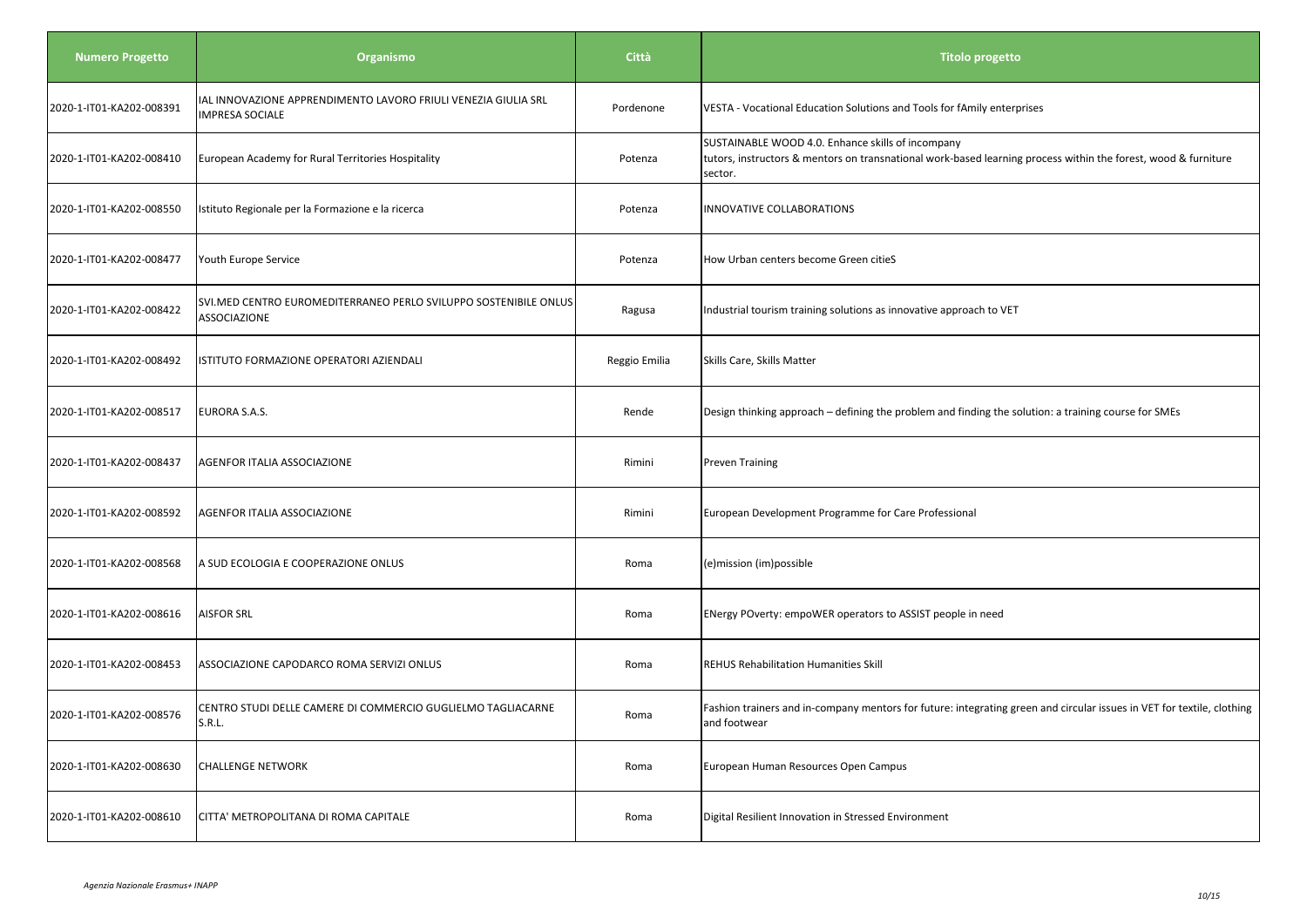| <b>Numero Progetto</b>   | Organismo                                                                                                                                              | <b>Città</b> | <b>Titolo progetto</b>                                                                                                                                                       |
|--------------------------|--------------------------------------------------------------------------------------------------------------------------------------------------------|--------------|------------------------------------------------------------------------------------------------------------------------------------------------------------------------------|
| 2020-1-IT01-KA202-008632 | COMITATO INTERNAZIONALE PER LO SVILUPPO DEI POPOLI ASSOCIAZIONE                                                                                        | Roma         | Sharing Urban Square's Heritage: SUSH<br>Innovation in the Sharing of the Urban Square's Heritage through Local Communities Participation                                    |
| 2020-1-IT01-KA202-008368 | CONSIGLIO NAZIONALE DELLE RICERCHE                                                                                                                     | Roma         | Smart Working INtegrated manaGement for sustainability                                                                                                                       |
| 2020-1-IT01-KA202-008501 | COORDINAMENTO NAZIONALE COMUNITA DI ACCOGLIENZA ASSOCIAZIONE                                                                                           | Roma         | Get out of addiction. Pathways to support women                                                                                                                              |
| 2020-1-IT01-KA202-008473 | Eko Group srl                                                                                                                                          | Roma         | Open and Participatory labour models for an European trade union Network                                                                                                     |
| 2020-1-IT01-KA202-008475 | Federazione Istituti Di Attività Educative                                                                                                             | Roma         | Promozione delle competenze digitali e STEAM nel sistema i-VET: Implementazione di pratiche di apprendimento<br>innovative in un prospettiva educativa intersettoriale       |
| 2020-1-IT01-KA202-008531 | FEDERAZIONE ITALIANA JUDO LOTTA KARATE ARTI MARZIALI                                                                                                   | Roma         | Martial art's a mean for life improvement and social inclusion of children with autism spectrum disorder                                                                     |
| 2020-1-IT01-KA202-008414 | <b>FILOSOMATICA EUROPA</b>                                                                                                                             | Roma         | Mediazione di Metodologie e Contenuti                                                                                                                                        |
| 2020-1-IT01-KA202-008411 | FORMA CAMERA - AZIENDA SPECIALE DELLA CAMERA DI COMMERCIO,<br>INDUSTRIA, ARTIGIANATO E AGRICOLTURA DI ROMA PER LA FORMAZIONE<br><b>IMPRENDITORIALE</b> | Roma         | <b>Environmental Value Entrepreneurs Training</b>                                                                                                                            |
| 2020-1-IT01-KA202-008602 | FORMIT - FONDAZIONE PER LA RICERCA SULLA MIGRAZIONE E SULLA<br>INTEGRAZIONE DELLE TECNOLOGIE                                                           | Roma         | gestural Code foR Emergency Agencies: Training in Vocational Education                                                                                                       |
| 2020-1-IT01-KA202-008434 | ISTITUTO NAZIONALE DI ASTROFISICA                                                                                                                      | Roma         | Skills for Tourism And Recognition of the importance of dark skies                                                                                                           |
| 2020-1-IT01-KA202-008502 | LIPSIM - LABORATORIO ITALIANO PSICOANALISI MULTIFAMILIARE                                                                                              | Roma         | MULTI FAMILY GROUPS AND MENTAL HEALTH                                                                                                                                        |
| 2020-1-IT01-KA202-008609 | LUISS LIBERA UNIVERSITA INTERNAZIONALE DEGLI STUDI SOCIALI GUIDO<br>CARLI                                                                              | Roma         | Digital Transformation and Industry 4.0: Innovative skills to enhance workforce employability, flexibility and<br>transversal capabilities in the public and private sectors |
| 2020-1-IT01-KA202-008618 | Polisportive Giovanili Salesiane                                                                                                                       | Roma         | Enhance Mentoring Skills of Sport Coaches Professional                                                                                                                       |
| 2020-1-IT01-KA202-008493 | PROGEU-PROGRESS IN EUROPEAN UNION -ISTITUTO PER LO SVILUPPO                                                                                            | Roma         | Disability is My Ability: an innovative lifelong learning to be successful in the workplace                                                                                  |
| 2020-1-IT01-KA202-008429 | SISTEMI FORMATIVI CONFINDUSTRIA SCPA                                                                                                                   | Roma         | S.I. VET - Systematic approach for the upskilling of Trainers in Internationalisation of VET                                                                                 |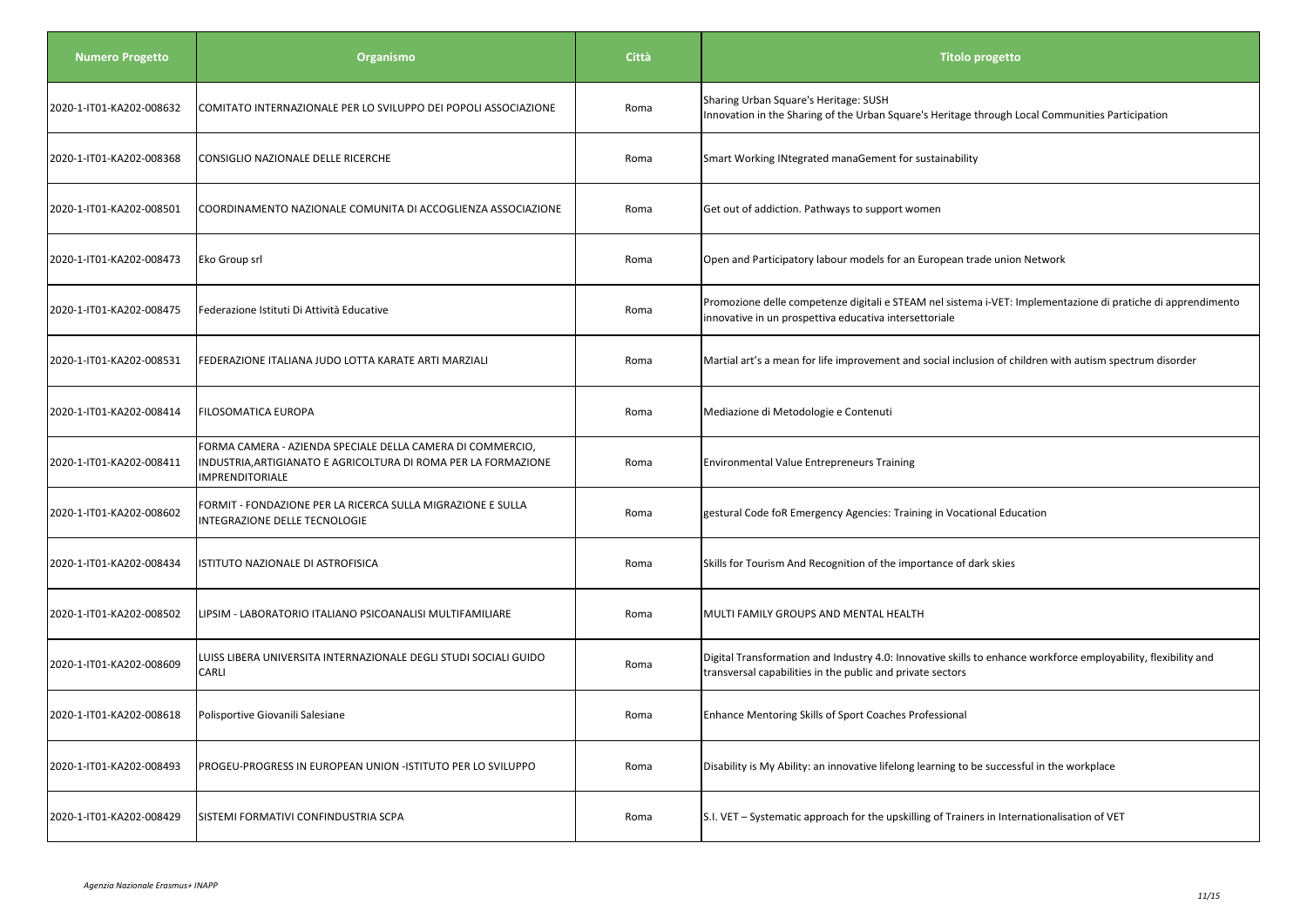| <b>Numero Progetto</b>   | Organismo                                                                                                                      | Città                 | Titolo progetto                                                                                                                                       |
|--------------------------|--------------------------------------------------------------------------------------------------------------------------------|-----------------------|-------------------------------------------------------------------------------------------------------------------------------------------------------|
| 2020-1-IT01-KA202-008466 | SPEHA FRESIA SC                                                                                                                | Roma                  | Modus operandi: cooperando rinascono le imprese                                                                                                       |
| 2020-1-IT01-KA202-008514 | <b>TATICS GROUP SRL</b>                                                                                                        | Roma                  | FOstering Competences, Understandings and Skills in the Olive Oil sector's New perspectives                                                           |
| 2020-1-IT01-KA202-008551 | UET Italia srl                                                                                                                 | Roma                  | <b>Experiential Tourism for Europe</b>                                                                                                                |
| 2020-1-IT01-KA202-008558 | UNIVERSITA DEGLI STUDI DI ROMA LA SAPIENZA                                                                                     | Roma                  | SAFECULT                                                                                                                                              |
| 2020-1-IT01-KA202-008376 | UNIVERSITA DEGLI STUDI DI ROMA UNITELMA SAPIENZA                                                                               | Roma                  | Workplace Violence Prevention for Safer Healthcare Workers                                                                                            |
| 2020-1-IT01-KA202-008464 | UNIVERSITA DEGLI STUDI DI ROMA UNITELMA SAPIENZA                                                                               | Roma                  | CIRCULAR Bioeconomy in agRIColture VET school students and teachers reinforcing Key Skills and competencies                                           |
| 2020-1-IT01-KA202-008575 | UNIVERSITA TELEMATICA INTERNAZIONALE-UNINETTUNO                                                                                | Roma                  | Virtual Innovation Center fostering the transition from education to employment                                                                       |
| 2020-1-IT01-KA202-008456 | Archivio della Memoria                                                                                                         | Rome                  | INTER-CHA: INTERnationalization Cultural Heritage Assistant - new WBL profession in duty of internationalization of<br>cultural heritage institutions |
| 2020-1-IT01-KA202-008462 | Confartigianato Imprese                                                                                                        | Roma                  | We Organise and Manage Enterprises and Networks 4.0                                                                                                   |
| 2020-1-IT01-KA202-008565 | CONSORZIO NAZIONALE MEUCCIO RUINI PER LA FORMAZIONE, I SERVIZI AL<br>LAVORO E L'INNOVAZIONE TECNOLOGICA - SOCIETA' COOPERATIVA | Roma                  | Home care and social AssistaNce Development model                                                                                                     |
| 2020-1-IT01-KA202-008513 | Elidea psicologi associati                                                                                                     | Roma                  | JoBridge new approaches for a new world                                                                                                               |
| 2020-1-IT01-KA202-008611 | <b>Fattore K</b>                                                                                                               | Roma                  | Teatro e sport. Verso la costruzione di una metodologia innovativa per la formazione dell'attore                                                      |
| 2020-1-IT01-KA202-008450 | <b>REPLAY Network</b>                                                                                                          | Roma                  | Inclusive Learning Schools                                                                                                                            |
| 2020-1-IT01-KA202-008557 | <b>FUTURA SOC CONS RL</b>                                                                                                      |                       | San Giovanni in Persiceto European Network in Nutritional Education for Acquired DIsabilities                                                         |
| 2020-1-IT01-KA202-008526 | <b>ISIS VALDARNO</b>                                                                                                           | San Giovanni Valdarno | Competence Framework on Sustainable Intrapreneurship EU-DAIMON                                                                                        |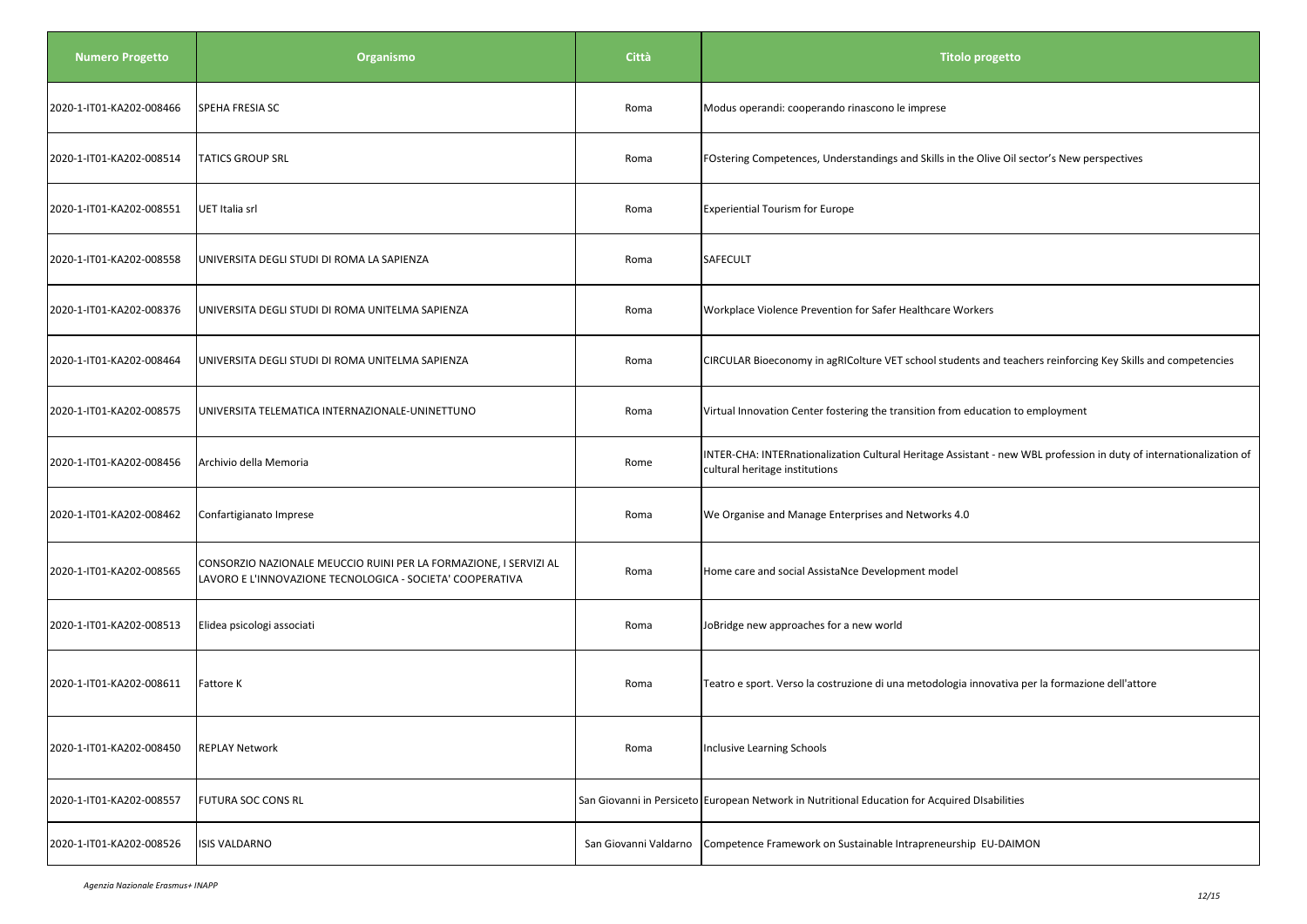| <b>Numero Progetto</b>   | Organismo                                                                                       | <b>Città</b>                | <b>Titolo progetto</b>                                                                                                  |
|--------------------------|-------------------------------------------------------------------------------------------------|-----------------------------|-------------------------------------------------------------------------------------------------------------------------|
| 2020-1-IT01-KA202-008599 | Akon Service S.a.s di Ciavatta O. & C.                                                          | San Salvo                   | M.O.R.E.- More Opportunities to Recognize and Empower women working in the home-care sector                             |
| 2020-1-IT01-KA202-008586 | <b>INFOR ELEA</b>                                                                               |                             | San Secondo di Pinerolo   FaBioLa - Farming linking Biogas and Landscape in Europe                                      |
| 2020-1-IT01-KA202-008597 | MINE VAGANTI NGO                                                                                | Sassari                     | VET CARE Career planning and job insertion for VET students with disabilities                                           |
| 2020-1-IT01-KA202-008580 | Samarcanda società cooperativa sociale Onlus                                                    | Schio                       | Skilling Marginalised people to Enter Labour Market                                                                     |
| 2020-1-IT01-KA202-008480 | p63 Sindrome E.E.C International Net Work Word Communication Onlus                              | Selvazzano Dentro<br>Padova | Rar@Educando -L' INFORMAZIONE COMINCIA DALLA SCUOLA<br>Fragilità - Malattie Rare - Cyber bullismo - Emergenza Sanitaria |
| 2020-1-IT01-KA202-008373 | Cooperativa Sociale Arcadia                                                                     | Tarquinia                   | New mEThodologies for WORKing Inclusion of disadvantaged young                                                          |
| 2020-1-IT01-KA202-008407 | COMUNE DI TEMPIO PAUSANIA                                                                       | Tempio Pausania             | "Suber Economy Project the Future"                                                                                      |
| 2020-1-IT01-KA202-008438 | UNIVERSITA DEGLI STUDI DI TERAMO                                                                | Teramo                      | Cin-ABS - Contamination in Agri business Sector                                                                         |
| 2020-1-IT01-KA202-008537 | CAMERA DI COMMERCIO I.A.A. DI TERNI                                                             | Terni                       | Riattivare il Turismo dopo un disastro Naturale                                                                         |
| 2020-1-IT01-KA202-008396 | ISTITUTO D'ISTRUZIONE SUPERIORE CIUFFELLI - EINAUDI                                             | Todi                        | Development of Innovative Training Contents on Olive Mill Wastewater for European Olive Producers                       |
| 2020-1-IT01-KA202-008489 | CRAMARS SOCIETA COOPERATIVA SOCIALE                                                             | Tolmezzo                    | Futures Literacy in Vocational Education and Training for Climate and Social challenges 2040                            |
| 2020-1-IT01-KA202-008402 | ENTE ACLI ISTRUZIONE PROFESSIONALE PIEMONTE                                                     | Torino                      | SCHOLE'                                                                                                                 |
| 2020-1-IT01-KA202-008636 | ORDINE DEGLI ARCHITETTI, PIANIFICATORI, PAESAGGISTI E CONSERVATORI<br>DELLA PROVINCIA DI TORINO | Torino                      | Green Rooftops Overarching Training programme                                                                           |
| 2020-1-IT01-KA202-008375 | POLITECNICO DI TORINO                                                                           | Torino                      | <b>Energy Efficiency Expert</b>                                                                                         |
| 2020-1-IT01-KA202-008490 | <b>CESIE</b>                                                                                    | Trappeto                    | COaching for MEntor's and Teacher's Assistance                                                                          |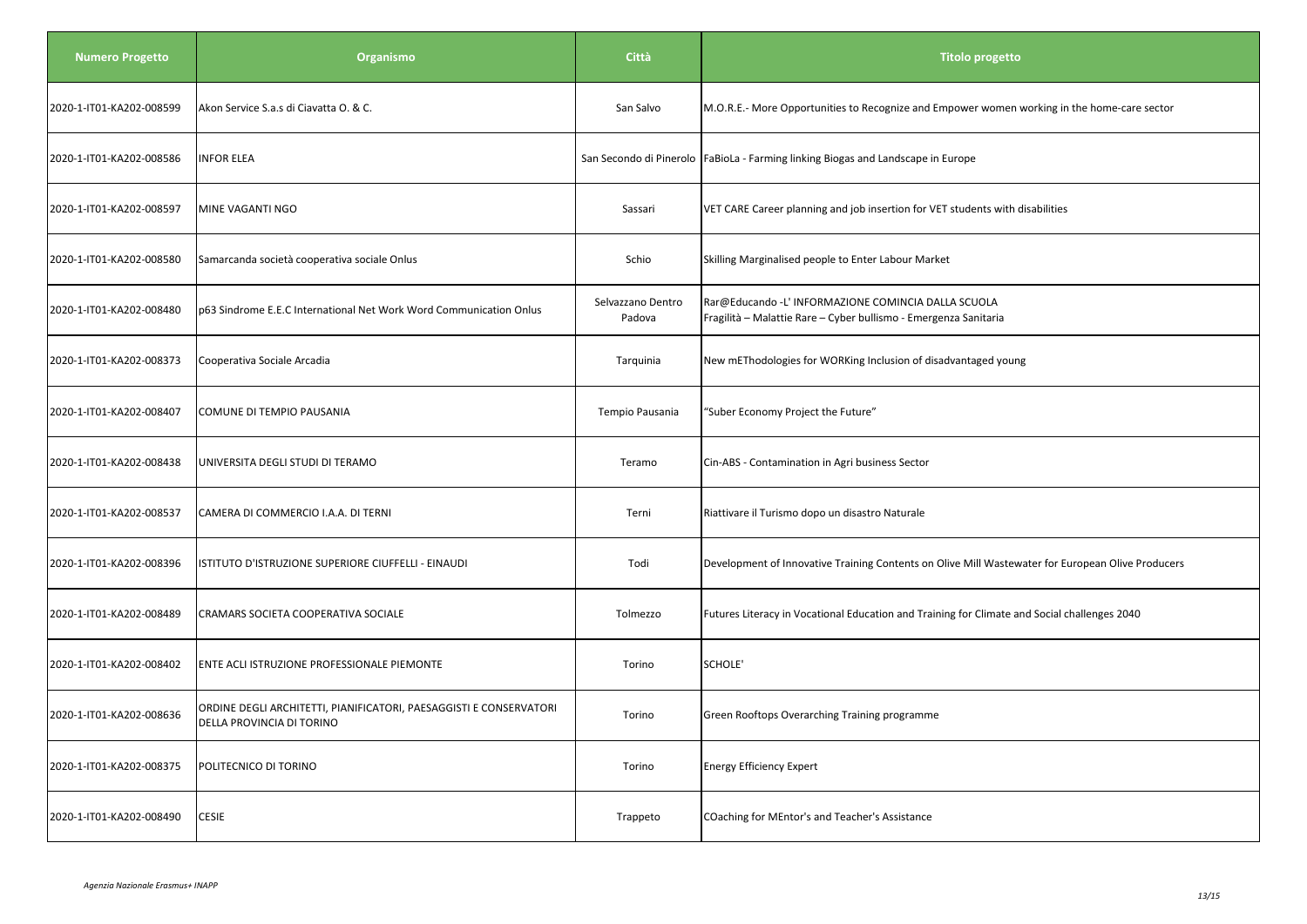| <b>Numero Progetto</b>   | Organismo                                                                                                                       | Città             | <b>Titolo progetto</b>                                                                   |
|--------------------------|---------------------------------------------------------------------------------------------------------------------------------|-------------------|------------------------------------------------------------------------------------------|
| 2020-1-IT01-KA202-008413 | PROVINCIA AUTONOMA DI TRENTO                                                                                                    | Trento            | Towards Senior Workers' Innovative Training Challenges                                   |
| 2020-1-IT01-KA202-008426 | SOCIALIT SOFTWARE E CONSULTING SRL                                                                                              | Trento            | Improving demeNtia care Through Self-Experience                                          |
| 2020-1-IT01-KA202-008465 | ENAIP ENTE ACLI ISTRUZIONE PROFESSIONALE FRIULI VENEZIA GIULIA TRIESTE                                                          | Trieste           | Strumenti Innovativi di Mediazione Pedagogica in Linguaggio accessibile a tutti          |
| 2020-1-IT01-KA202-008554 | ZADRUZNI CENTER ZA SOCIALNO DEJAVNOST - CENTRO COOPERATIVO DI<br>ATTIVITA' SOCIALI - COOPERATIVA SOCIALE - SOCIETA' COOPERATIVA | Trieste           | End Users oriented Work based Learning                                                   |
| 2020-1-IT01-KA202-008556 | Tecum Srl                                                                                                                       | Udine             | Content and Language Integrated learning for Key Competences                             |
| 2020-1-IT01-KA202-008458 | fito-consult                                                                                                                    | Varese            | Tree Examination with Drones                                                             |
| 2020-1-IT01-KA202-008539 | Comunità di Venezia Società Cooperativa Sociale                                                                                 | Venezia           | INTREPIT, Initiative on Training for the Evaluation of Psychosocial Intensive Treatment  |
| 2020-1-IT01-KA202-008523 | I.S.R.E. Istituto Superiore Internazionale Salesiano di Ricerca Educativa                                                       | Venezia           | Social Impact Measurement Plan, Learning and Empowerment                                 |
| 2020-1-IT01-KA202-008624 | Fondazione Edulife ONLUS                                                                                                        | Verona            | VET Smart School Academy                                                                 |
| 2020-1-IT01-KA202-008601 | Fondazione Edulife ONLUS                                                                                                        | Verona            | 4C for a 4.0 world: coworking, co-learning, capability, community                        |
| 2020-1-IT01-KA202-008581 | <b>ISTITUTO DON CALABRIA</b>                                                                                                    | Verona            | IN.VI.P "Potenziare la partecipazione della vittima nei percorsi di giustizia ripartiva" |
| 2020-1-IT01-KA202-008584 | UNIVERSITA DEGLI STUDI DI VERONA                                                                                                | Verona            | Mindfulness-in-Nature Based Training through Virtual ENvironments                        |
| 2020-1-IT01-KA202-008519 | Fondazione Centro Produttività Veneto                                                                                           | Vicenza           | RE-START E. INNOVATIVE TRAINING APPROACHES AND TOOLS FOR SMALL BUSINESSES AFTER CRISIS   |
| 2020-1-IT01-KA202-008553 | Istituto di Istruzione Secondaria Superiore "L. Fazzini - V. Giuliani"                                                          | Vieste            | BlockTour                                                                                |
| 2020-1-IT01-KA202-008359 | Unione Montana dei Comuni del Sangro                                                                                            | Villa Santa Maria | Grassroot Initiatives Against Violence Against<br>Women                                  |